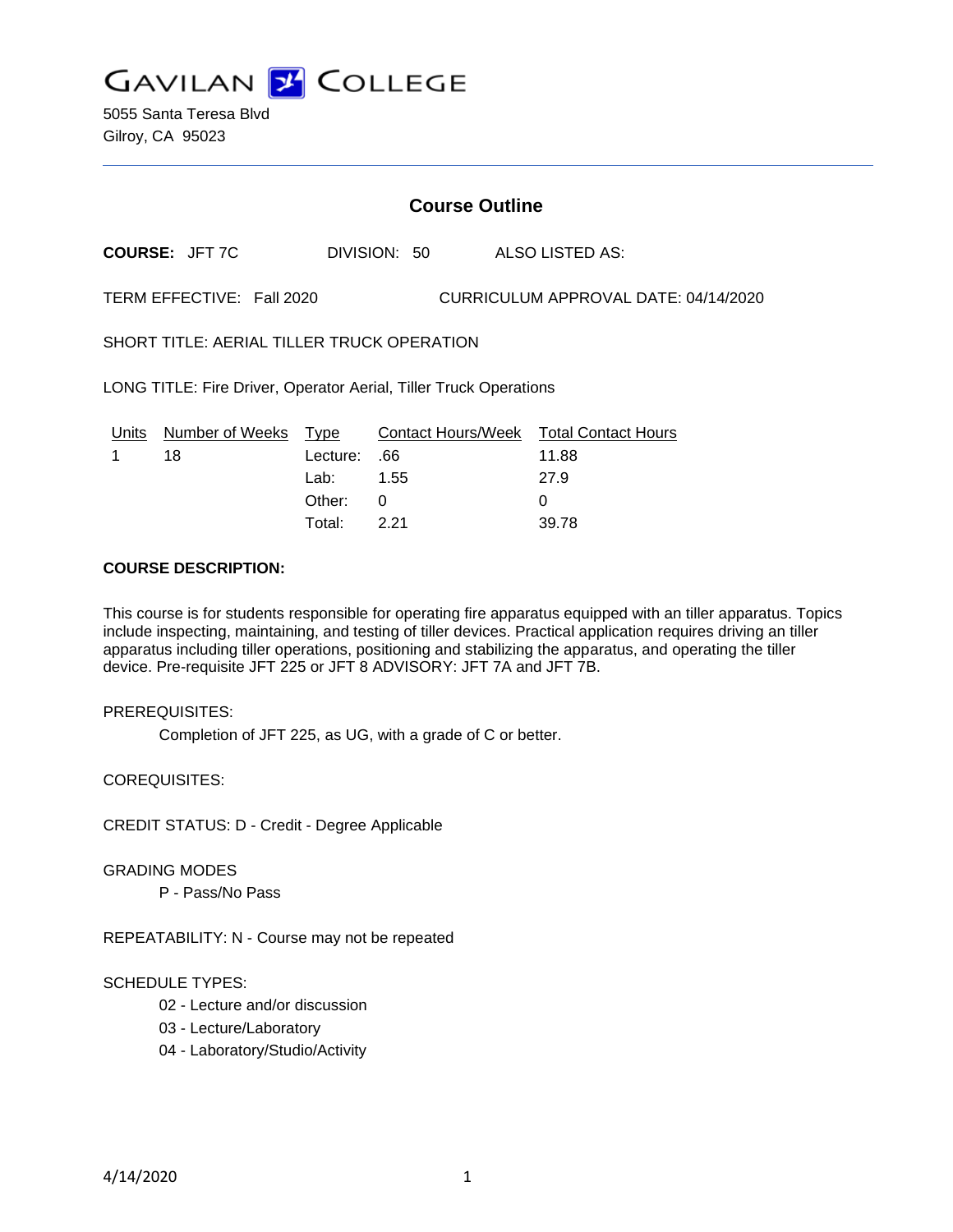# **STUDENT LEARNING OUTCOMES:**

By the end of this course, a student should:

1. Recognize standards, and related laws for tiller fire apparatus as detailed in State Fire Training Curriculum.

2. Demonstrate students driving skills with tiller during simulated driving conditions

# **CONTENT, STUDENT PERFORMANCE OBJECTIVES, OUT-OF-CLASS ASSIGNMENTS**

Curriculum Approval Date: 04/14/2020

Both lecture and lab have been combined for hands-on training

Content: Unit I (2 hours)

- A. Introduction
- 1. Orientation and Administration
- 2. Tillered Apparatus Certification Process
- Content: Unit 2 ( 10 hours)
- A. Operations
- 1. Perform Practical Driving Exercises (i.e. Serpentine, Cul-de-sac Turnaround, Parking, and Clearance)
- a. Principles of Operations
- b. Operators responsibility
- c. Methods of Communication
- d. General Steering Reactions
- e. Limitations
- f. Avoiding Obstacles
- 2. Operate a Tillered Apparatus
- a. Effects on tiller control during night driving
- b. Operation of communication systems
- c. Operation of restraint devices
- d. Maintain control while accelerating, decelerating, and turning
- e. Operation during non-emergency conditions
- f. Operation under adverse weather and driving surface conditions
- 3. Position and Stabilize a Tillered Apparatus
- a. Principles of positioning and stabilizing
- b. Correct positioning for the tiller
- c. Maneuvering
- d. Avoiding obstacles

Content: Unit I (1 hour)

- A. Introduction
- 1. Orientation and Administration
- 2. Tillered Apparatus Certification Process
- Content: Unit 2 (28 hours)
- A. Operations
- 1. Perform Practical Driving Exercises (i.e. Serpentine, Cul-de-sac Turnaround, Parking, and Clearance)
- a. Principles of Operations
- b. Operators responsibility
- c. Methods of Communication
- d. General Steering Reactions
- e. Limitations
- f. Avoiding Obstacles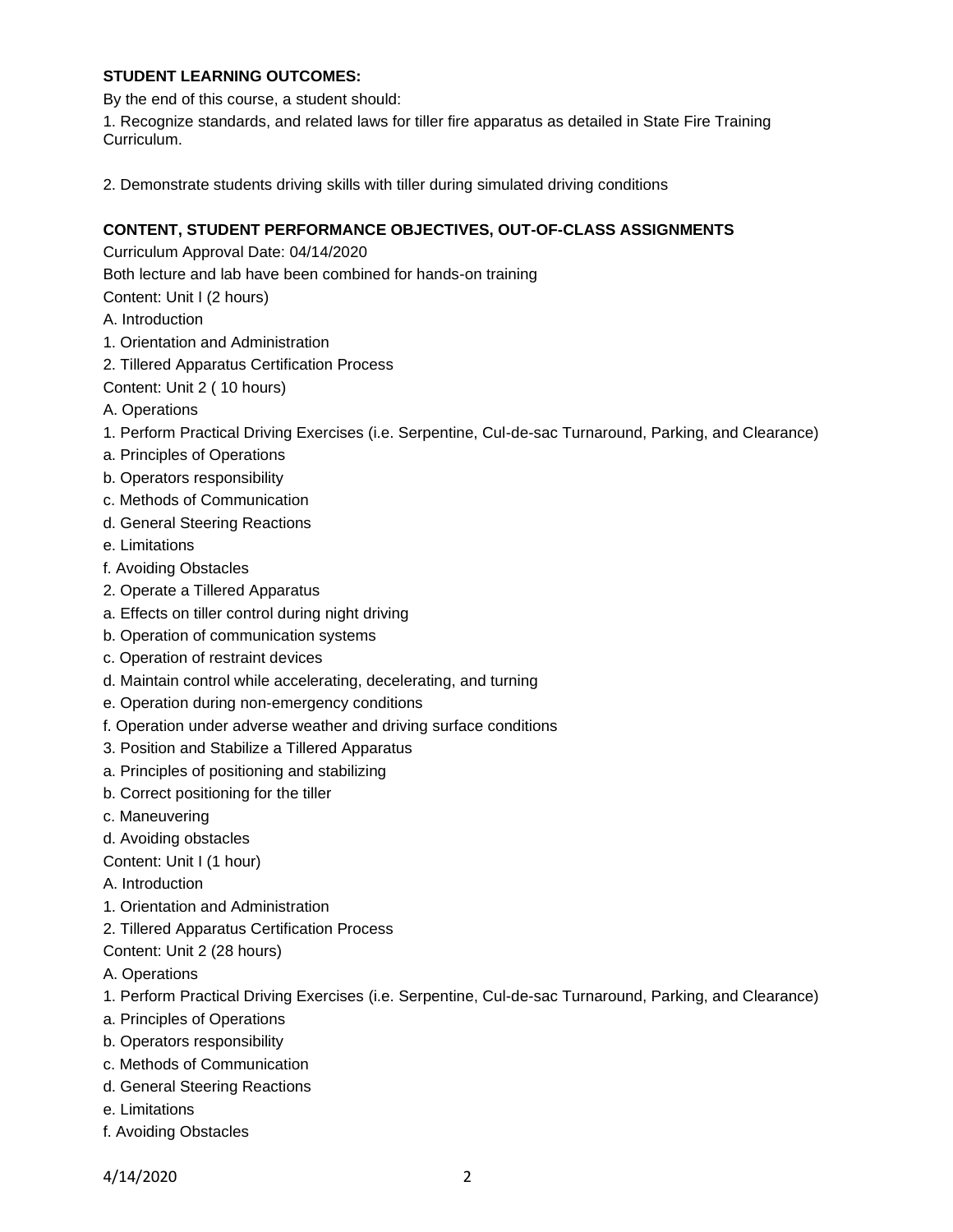- 2. Operate a Tillered Apparatus
- a. Effects on tiller control during night driving
- b. Operation of communication systems
- c. Operation of restraint devices
- d. Maintain control while accelerating, decelerating, and turning
- e. Operation during non-emergency conditions
- f. Operation under adverse weather and driving surface conditions
- 3. Position and Stabilize a Tillered Apparatus
- a. Principles of positioning and stabilizing
- b. Correct positioning for the tiller
- c. Maneuvering
- d. Avoiding obstacles

## **METHODS OF INSTRUCTION:**

Skills Demonstration, Lecture, Scenario Training

## **OUT OF CLASS ASSIGNMENTS:**

Required Outside Hours:

Assignment Description: Reading and handouts to perform skills demonstration of Serpentine, Cul-de-sac, parking, and stabilizing tillered apparatus.

#### **METHODS OF EVALUATION:**

Skill demonstrations

Percent of total grade: 60.00 %

Operate the aerial device maneuvering it from each control station given an incident location and deploy and operate an elevated master stream and flow the desired amount of water to an incident, to be evaluated by instructor using state fire training standards

Objective examinations

Percent of total grade: 40.00 %

State Fire Training Written exam

## **REPRESENTATIVE TEXTBOOKS:**

International Association of Fire Chiefs. Fire Apparatus Driver/Operator (Second Edition). California : Jones & Bartlett,2018. ISBN: 9781284026917 Reading Level of Text, Grade: 12th NFPA. NFPA 1002 current edition . 2017. ISBN: 9781455915927 Reading Level of Text, Grade: 12th